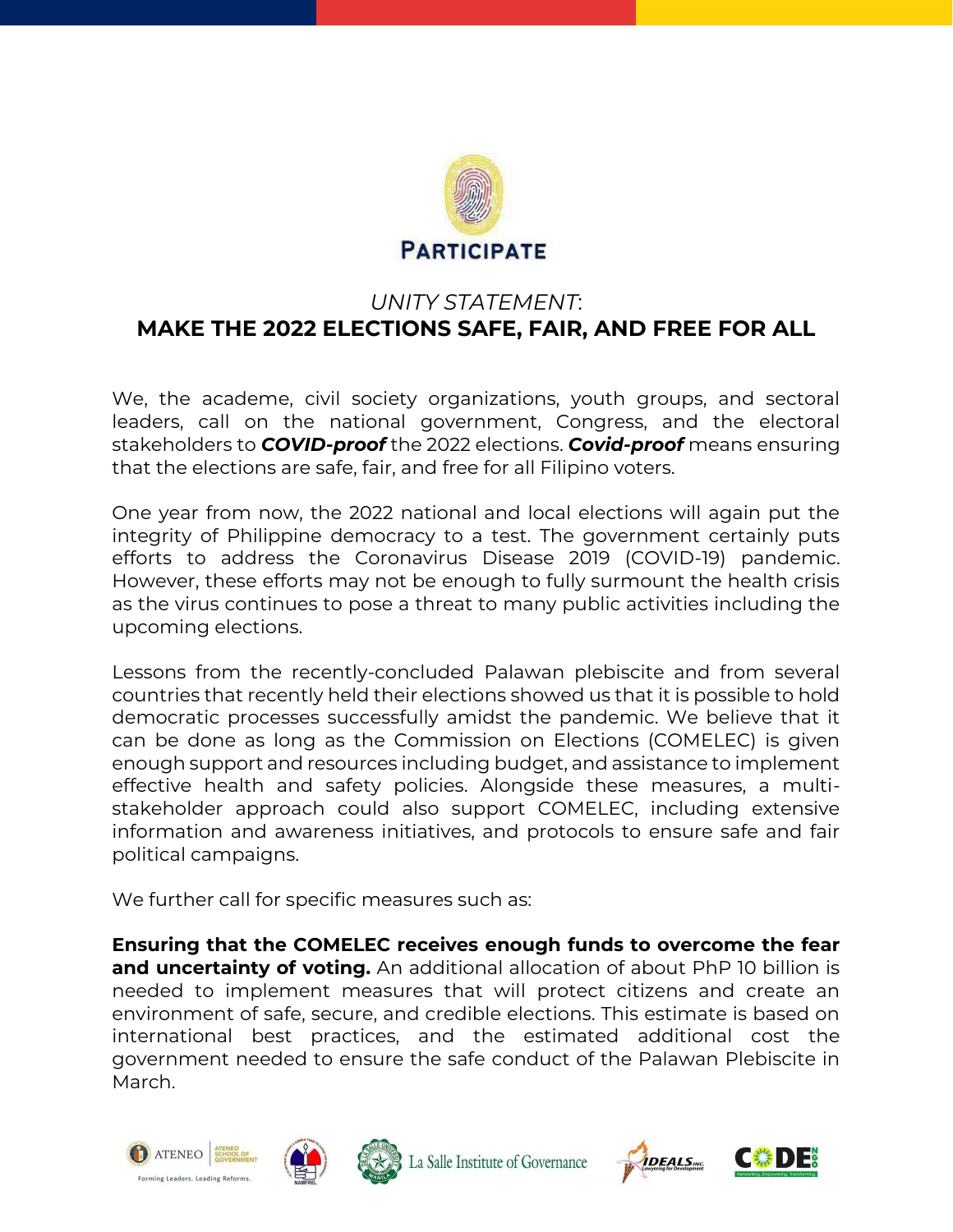

**Protecting voters from COVID-19 and politicking.** Stricter measures should be implemented from the start of the election period to voting day. The Philippines can learn from the best practices of countries that successfully held their elections amidst the pandemic such as Indonesia, Singapore, and the United States.

There is a need to curb the expected rise in vote buying due to the country's economic conditions. It will also be critical not to politicize impending access to vaccines by making them fairly available to all based on identified needs and criteria. Responsive, prompt, and efficient distribution of financial aid will also help reduce politicizing social development, and consequently, the elections.

**Implementing an extensive information and awareness campaign on safety.** To instill confidence among voters, there is a need to establish an atmosphere of safety and trust in health protocols. It is critical to provide accessible and reliable information on the safety measures done to prepare for election day, and to form effective campaigns against disinformation and misinformation that may cause fear and concern among the voters.

**Promoting safe and fair new normal campaigning.** There is a need to ensure that political campaigns are safe and fair, that spending is transparent, and that candidates are accountable for their actions.

**Adopting a multi-stakeholder approach to ensure transparency.** Election stakeholders such as civil society organizations, other government agencies, the academe, the youth, and other sectors could be effective partners in developing and implementing appropriate policy measures and regulations for the elections. Transparency and cooperation can build the legitimacy of this democratic exercise.

We pledge to support COMELEC and other democratic stakeholders to consistently implement protocols that will ensure the success of the May 2022 elections.

We invite the more than 50 million voting population to join us in our call for a safe, fair, and free democratic exercise.





La Salle Institute of Governance



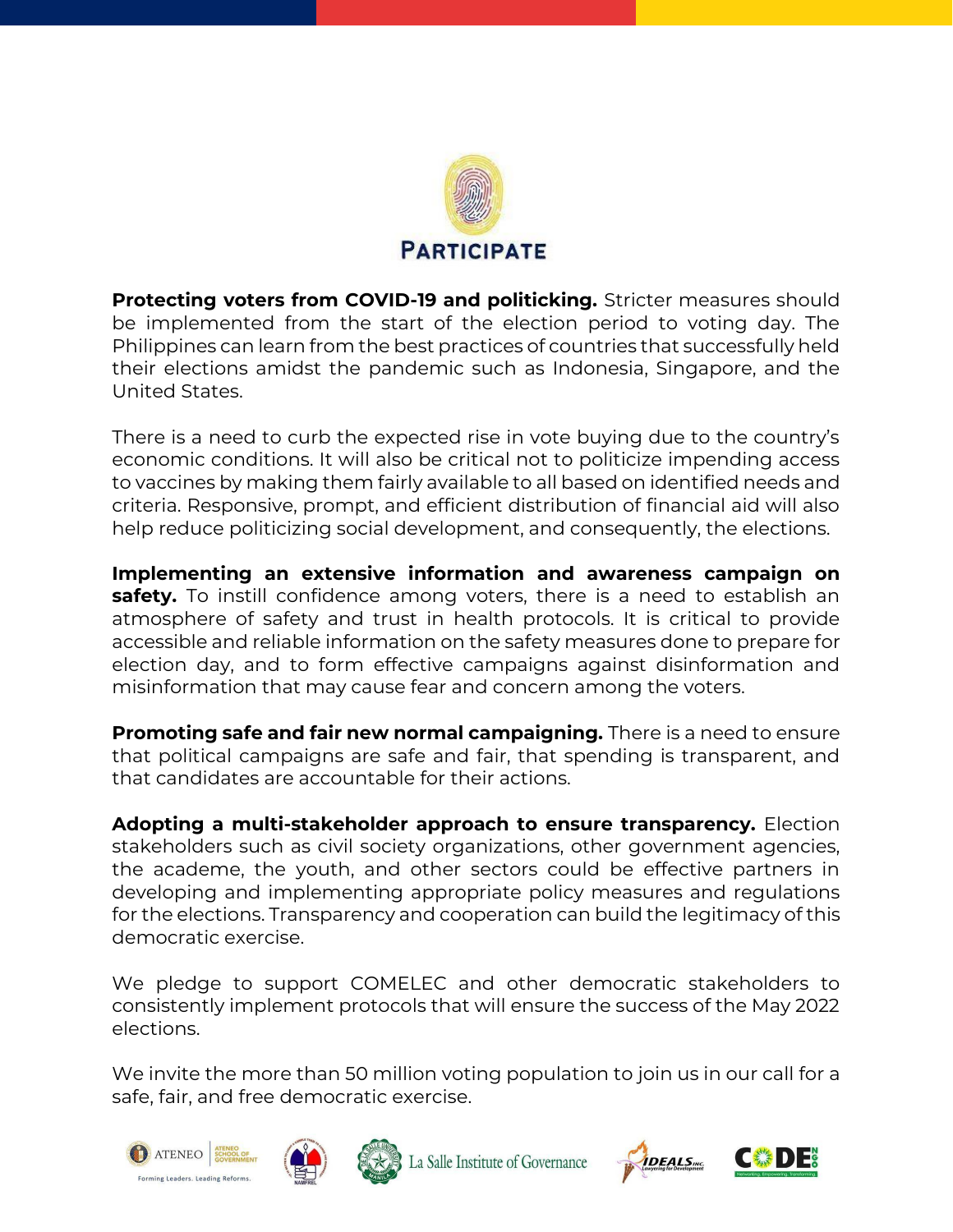

Signatories:

Ateneo School of Government (ASOG) La Salle Institute of Governance (LSIG) National Movement for Free Elections (NAMFREL) Caucus of Development NGO Networks, Inc. (CODE-NGO) Initiatives for Dialogue and Empowerment through Alternative Legal Services (IDEALS) Action Bridges Aspiration Trainings Inc. - Maluso Branch Active Moro Alliance For Development Active Vista Center, Inc. Active Young Saver Society Adlawan SK Youth Advocates and Leaders for Action and Awareness (ADLAAW) AIESEC in the Philippines Aktibong Kabataan ng Dampalit (AKDA) Al-barka Youth Serving Association Al-Fauj Al-Imanie Philippines Alamin Abdullah MALIGA Aljalis Assalih Inc. (The Good Companion) - Pagadian City Chapter Alliance of Magnanimous Youth Leaders Inc. (AMYL) - Cotabato City Alliance of Magnanimous Youth Leaders, Inc. (AMYL) - Datu Anggal Midtimbang Alliance Youth Philippines Alpha Kappa Rho International Humanitarian Service Fraternity and Sorority Inc. - Maimbung Chapter Alpha Phi Omega Lambda - NU Chapter Alyansa ng Kabataang Mindanao para sa Kapayapaan (AKMK) Alyansa Pasig Youth Group Anak ng Tribu Higaunen-Talaandig Association Asbury College, Inc. Association of Foundations, Inc. (AF) Asturias Youth Organization Awladul Islam Islamic Propagation Ayala Young Leaders Alumni Association Inc. (AYLAA)







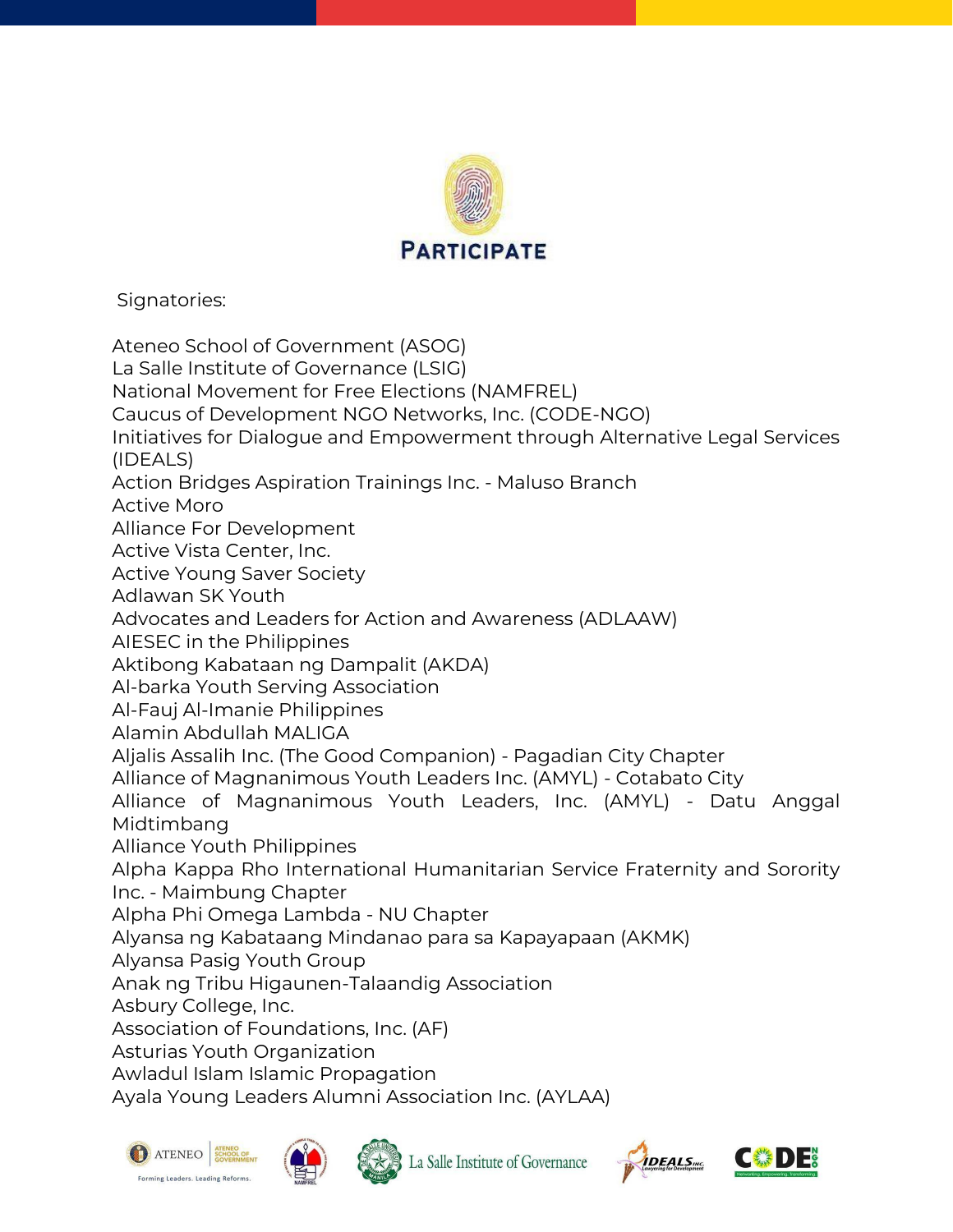

Bacolod Youth Coalition for Democracy Bangsakultoura Bangsamoro Young Leaders Program - Leadership Communities Barangay X SK Council - Roxas City Basilan Youth Development initiative movement Batangas State University Alangilan Campus - Supreme Student Council Benta Uno Bicol University College of Engineering - College Student Council - Albay Bicol University College of Engineering - College Student Council - Guinobatan Brotherhood of Christian Businessmen and Professionals (BCBP) Bukluran ng mga Katutubo para sa Pangangalaga ng Kalikasan sa Pilipinas C's-SPARK Capiz Eco - Youth Volunteers CapSU - Main Campus CCC Student Parliament Cebu Coalition of Student Councils Cebuano Youth Ambassadors, Inc.Central Mindanao University Central Visayas Network of NGOs and POs (CENVISNET) Christian Family Movement Coalition of Moro Youth Movement Colegio San Agustin - Bacolod Student Government College of Education Students' Society Collegiate of Engineering Council Communicators' Society LPU-Laguna CTE League of Leaders Dagook Sindaw Kalombayan Democratic Alliance Student for Integrated Governance Department of Education (DepEd) Bulacan Division of Bulacan Federation of Supreme Student Government and Pinas Forward Bulacan Don Mariano Marcos Memorial State University - South La Union Campus CSBO (DMMMSU-SLUC CSBO) Eastern Visayas Network of NGOs and POs (EVNET) Fatima Vigan Multi Purpose Cooperative Federation of Trans-Parochial Charismatic Communities (FTCC) Foundation for Media Alternatives (FMA)

Future Leader of the Philippines - Capsu Dumarao Chapter









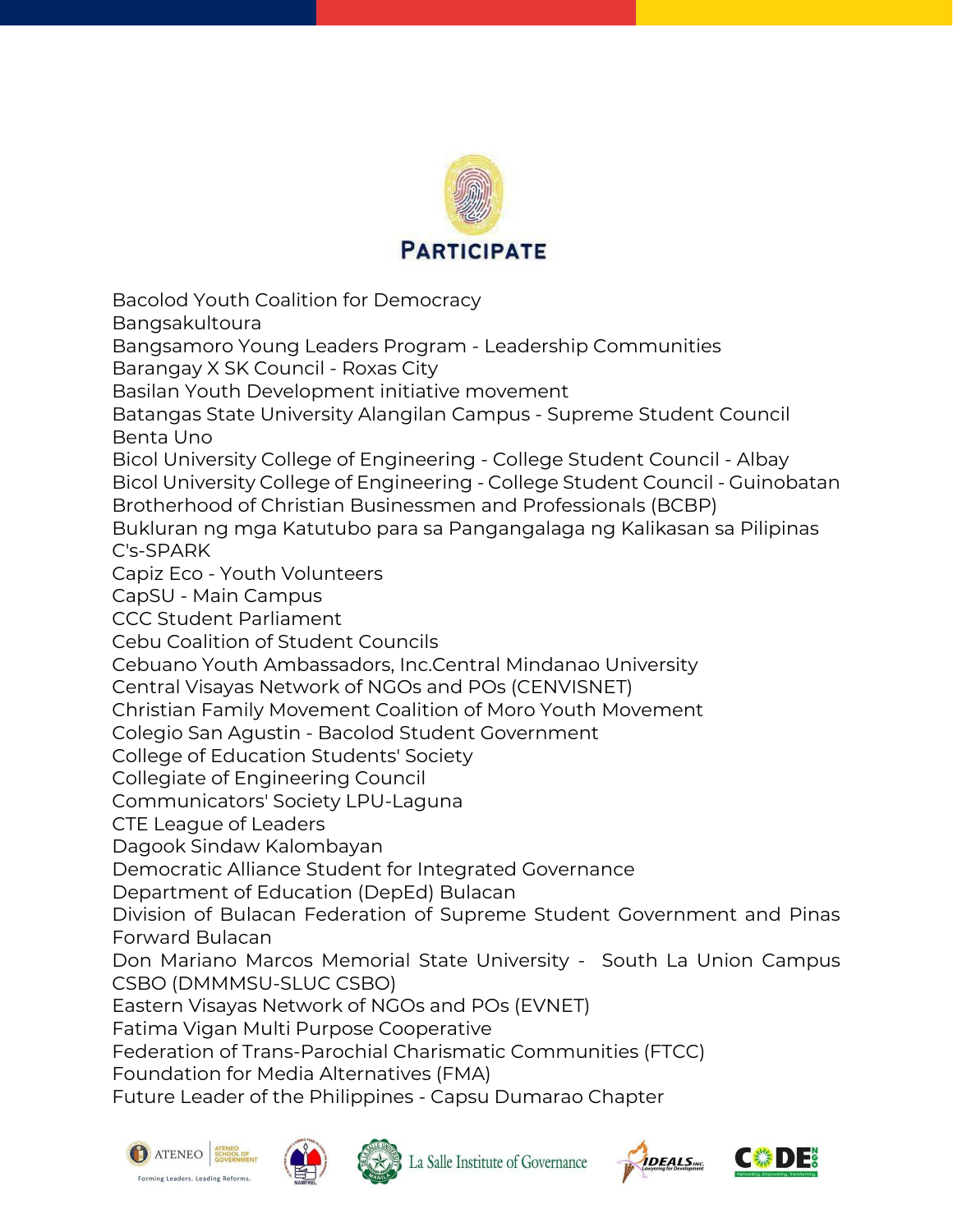

Future Leaders of the Philippines - CapSU Dayao Chapter Gawad Laguna Inc. Gerry Roxas Leadership Awardee - Aklan Gerry Roxas Leadership Awardees - Iloilo GMA Cavite Youth Organization Good Governance Initiative GoodGovPH Government Watch (G-Watch) Green Eco Warrior H.O.S.T Organization Hagonoy Young Leaders Program (HYLeaP) Hijab for a CauseHumanities and Social Sciences Council - Liceo de La Salle Humans Helping Humans Initiative I Connect Youth Network InclusiviTeach Innovations for Poverty Action International Association of Youth and Student for Peace International Order of the Rainbow for Girls Iranun Youth Initiative IYouDahanJuan Youth Network Junior Philippine Pharmacists Association - AUF Junior Philippine Society For Public Administration - Central Visayas Chapter Junior Philippine Society for Public Administration - NCR Chapter Junior Philippine Society for Public Administration (JPSA) - Western Visayas Junior Philippine Society for Public Administration Central Luzon Chapter Junior Philippine Society for Public Administration North Luzon Chapter Junior Philippine Society of Public Administration - Southern Tagalog Kabataan Moro - Mamasapano Kabataan sa Kartilya ng Katipunan Kabataang Likha ni Pedro Kabataang Lingkod Bayan ng Pilipinas Kabataang San Joseño Movement Kabataang Tambuli ng Pasig Kajatian Active Youth Organization Kalibo Youth Development Office







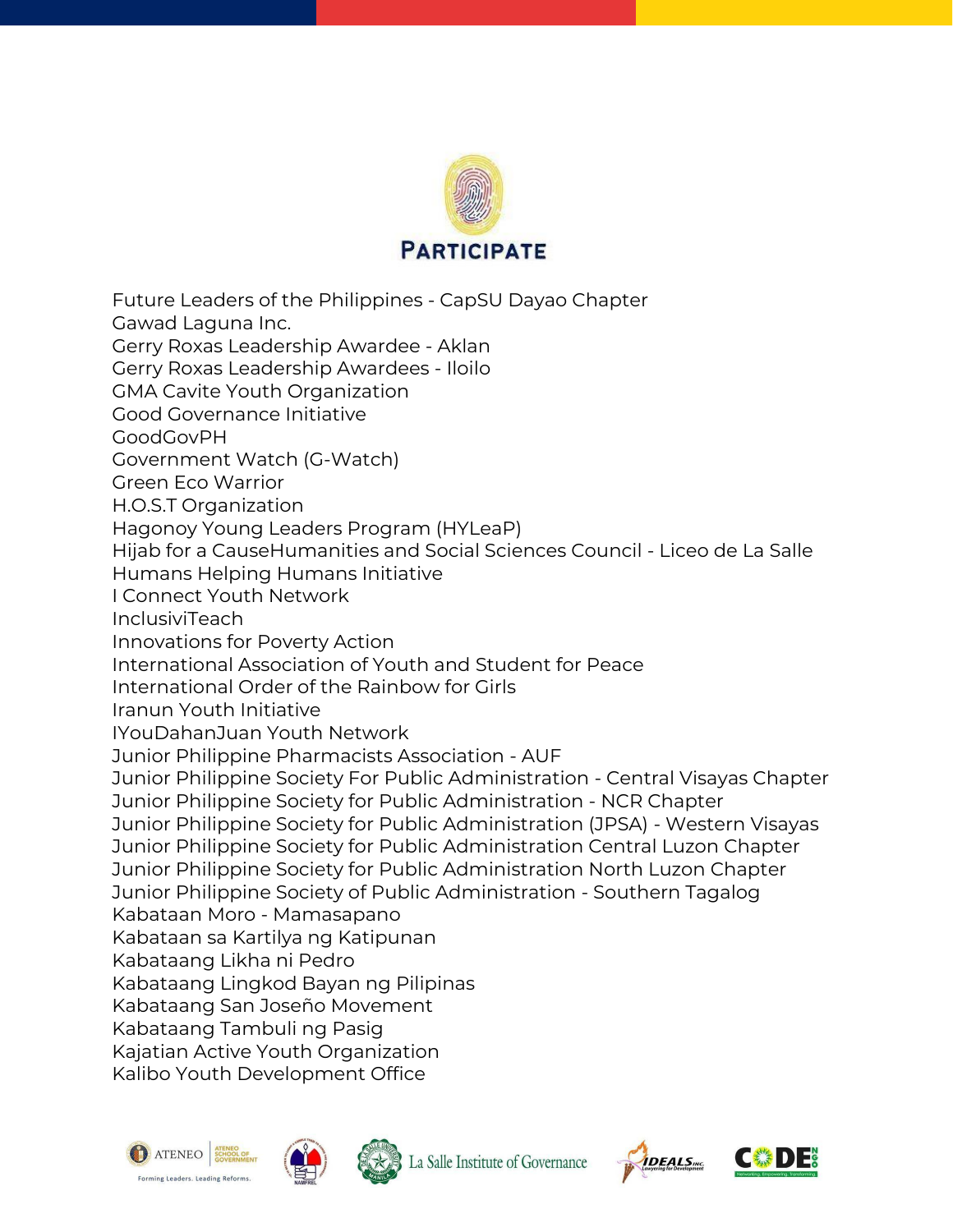

Kapisanan ng mga Guro sa Araling Panlipunan Sangay ng Lungsod ng Butuan Inc.

Kapisanan ng mga Mag-aaral ng Araling Panlipunan (KMAP)

Katipunan Ng Kabataan - Barangay San Juan

Katipunan ng Kabataan - San Francisco

Kilos Ko Youth - Esperanza, Sultan Kudarat

Kilos Ko Youth - Imus

Kusug Batah Sug Inc.

Lakas Kabataan Sulu Youth Power Inc.

League of Young Catalyst

LENTE Philippines

LGU Bulakan

LGU Claveria

LGU Orani

Liberal Youth

Ligaya ng Panginoon (LnP)

Liguasan Marsh Youth Association for Peace and Development

Local Youth Development Council - Aglipay

Local Youth Development Council - Malolos City

Local Youth Development Office - Jordan

Local Youth Development Office - Moncada

Lumba Bayabao Youth Leaders (LBYL)

Lumpukan Nu Kangudan Sa Libutan Lalawag A Kalilintad (LKLLK)

Lung-Aw Claveria

Lupon ng mga Indibidwal na Nangangalaga ng Kalikasan

Madrasatu Mentok Al-Islamiyyah

Makati Business Club (MBC)

Maki-BaKa (Bantay Kalikasan) Movement

Maluso Ecowarrior

Management Association of the Philippines (MAP)

Mindanao Interfaith Youth Circle

Mindanao State University (MSU) - Maguindanao Supreme Student Council Montay Advocates of Peace and Progress for Youth Association Moriatao O Ranaw

Moro Active Group of Apas Peace and Solidarity (MAGPAS) Movement to Victory Group







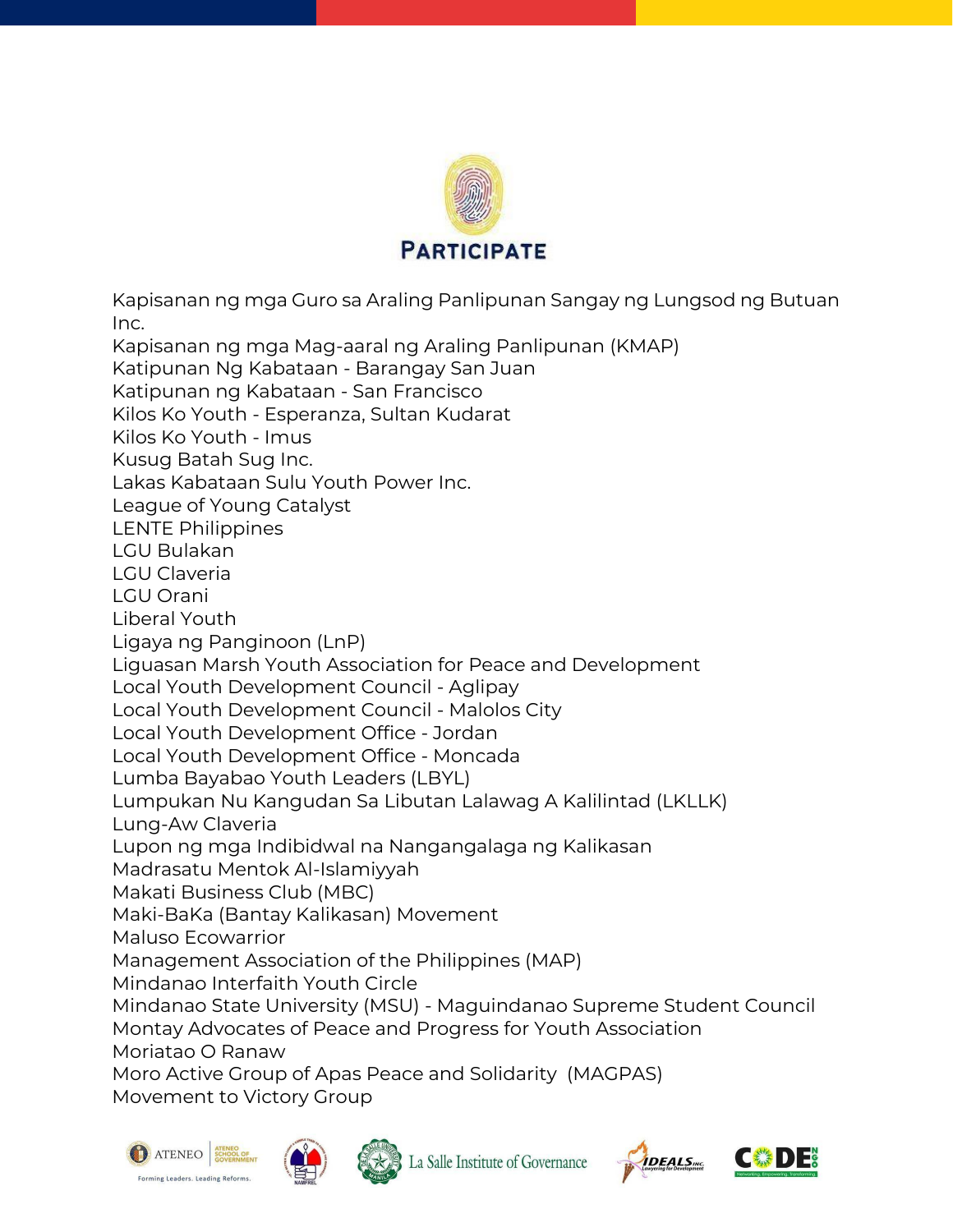

Multiple District 301 Leo Philippines

Muslim Christian Youth Alliance for Progress

Muslim Students' Union Philippines Inc.

Muslim Youth Brotherhood

MYDev Cotabato Youth Network (MCYN)

MYPEACE: Boses ng Kabataan

Nadil Afiyaat

National Society of Parliamentarians Inc. (NSP)

National Youth Commission

North Luzon Cinema Guild, Inc.

Now You Know (NYK)

Olympus Society of Davao Inc.

One Quest Langkiwa

One Society bringing Transformation through Effective Programs

Online SDG Youth Action Forum

Open Arms Organization

Pag-asa Youth Association of the Philippines (PYAP) - Estancia

Pag-asa Youth Association of the Philippines (PYAP) - Iriga

Pagsirang Inc.

Pangasinan State University

Pangutaran Youth Leader's League

Panlalawigang Pederasyon ng Sangguniang Kabataan - Aurora Province

Parish Youth Apostolate

Parish Youth Ministry and YOUACTIVE

PH-LEAD - Aurora Chapter

PH-LEAD - Baguio Benguet Chapter

PH-LEAD - Bataan Chapter

PH-LEAD - Bulacan Chapter

- PH-LEAD Cebu Chapter
- PH-LEAD Central Palawan Chapter
- PH-LEAD Marinduque Chapter

PH-LEAD - Northern Palawan Chapter

PH-LEAD - Nueva Ecija Chapter

PH-LEAD - Occidental Mindoro Chapter

PH-LEAD - Oriental Mindoro Chapter

PH-LEAD - Pampanga Chapter







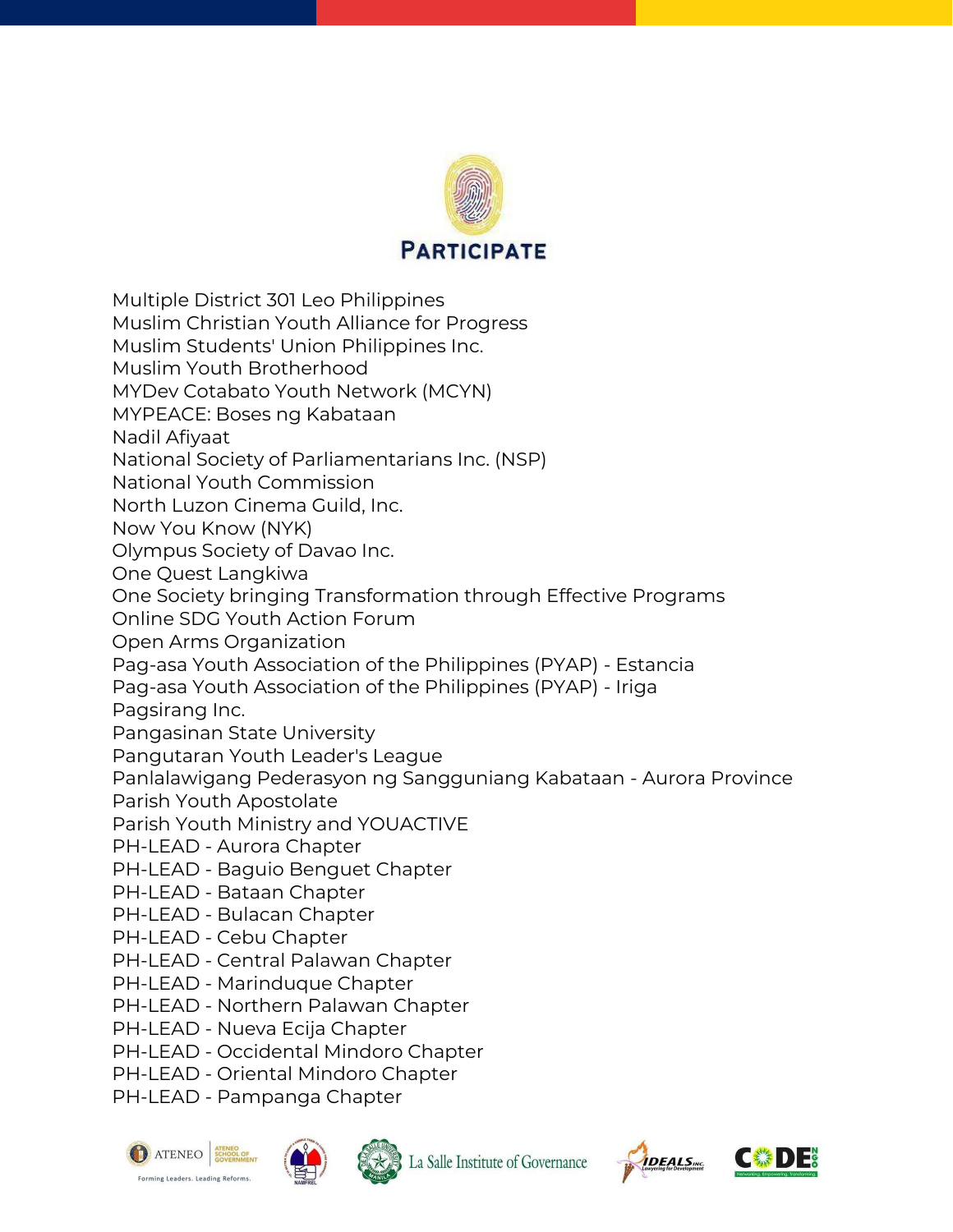

PH-LEAD - Romblon Chapter

PH-LEAD - Sultan Kudarat Chapter

PH-LEAD - Tarlac Chapter

PH-LEAD - Zambales Chapter

PH-LEAD - Zamboanga Chapter

Philippine Business for Education (PBEd)

Philippine Institute of Civil Engineer - Bicol University Student Chapter (PICE-BUSC)

Philippine Leadership Empowerment Alliance for Development, Inc (PH-LEAD, Inc)

Philippine Muslim Student Association - MSU Chapter

Philippine Partnership for the Development of Human Resources in Rural Areas (PHILDHRRA)

Philippine Society of Mechanical Engineers - Bicol University Student Unit Political Science Parliament

Polytechnic University of the Philippines (PUP)

Project Namnama

Project Watch of San Pedro National High School

Provincial Tourism and Cultural Affairs Office (PTCAO) - LGU Roxas City

ProYOUTHactive PH

Public Administration League Student (PALS)

Public Administration Society - Echague

Public Administration Society - Ilagan

Puerto Youth Apostolate

PUP JPIA Manila

Ramon Aboitiz Foundation Inc.

Ready, Set, Vote! - Batangas City

Ready, Set, Vote! - Ibaan

Ready, Set, Vote! - Lipa

Ready, Set, Vote! - San Pascual

Regional Federation of Supreme Student Government - BARMM

REPORMA-ACS

Responsible Young Leaders Organization

RiceUp Farmers Incorporated

RIGHTS

Rizal Estanzuela Youth Organization







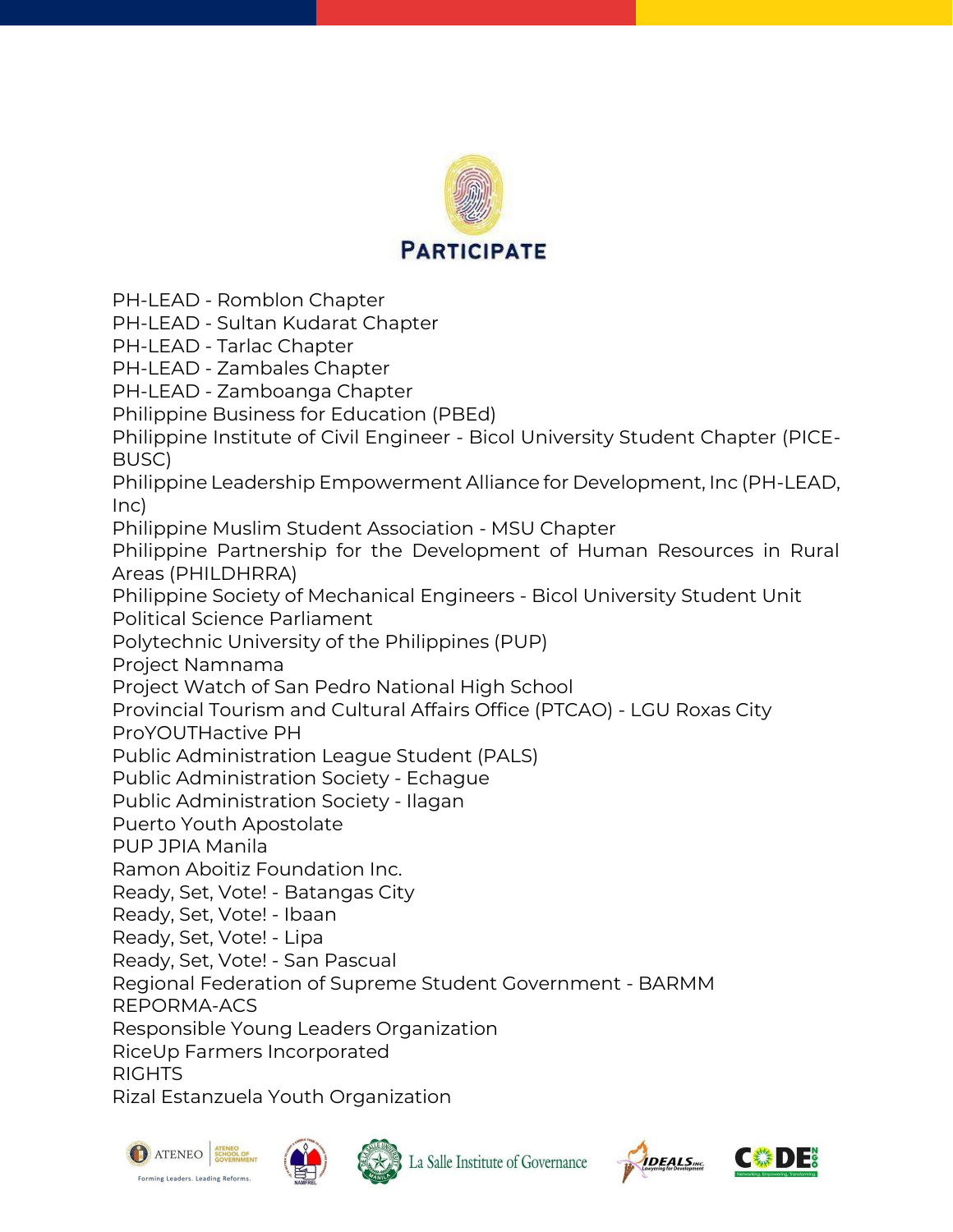

Rotaract Club of Cebu Fuente - University of San Carlos Chapter Sacred Heart School - Ateneo de Cebu Leaders' Council Sagot Kita Bayan Saguisag A Ranaw Salbo Pagating Mamasapano Shariff Aguak San Julian Pride Advocacy Group Inc. San Pedro National High School - Project W. A. T. C. H. San Roque Parish Youth Ministry San Vicente: Project Bayanihan Sangguniang Kabataan (SK) - Aguilar Sangguniang Kabataan (SK) - Baggao Sangguniang Kabataan (SK) - Barangay Barangobong Sangguniang Kabataan (SK) - Barangay Culasi Sangguniang Kabataan (SK) - Barangay Dayo-an Sangguniang Kabataan (SK) - Barangay Greater Lagro Sangguniang Kabataan (SK) - Barangay Labangal Sangguniang Kabataan (SK) - Barangay Mandamo Sangguniang Kabataan (SK) - Barangay Masikap Sangguniang Kabataan (SK) - Barangay Mate Sangguniang Kabataan (SK) - Barangay Milibili Sangguniang Kabataan (SK) - Barangay Raya Saduc Sangguniang Kabataan (SK) - Barangay San Francisco Sangguniang Kabataan (SK) - Barangay Tanque Sangguniang Kabataan (SK) - Barangay Tinawagan Sangguniang Kabataan (SK) - Barotac Viejo Sangguniang Kabataan (SK) - Butuan Sangguniang Kabataan (SK) - Kidapawan Sangguniang Kabataan (SK) - Laurel Sangguniang Kabataan (SK) - Pozorrubio Sangguniang Kabataan (SK) - Villaba Sangguniang Kabataan (SK) Federation - Paranaque City Sangguniang Kabataan (SK) Federation - Poro, Cebu Sangguniang Laiko ng Pilipinas (LAIKO) Siklab Pilipinas SKIA Student Body Organization (SBO) SKMF - JordanSMART SOCIETY







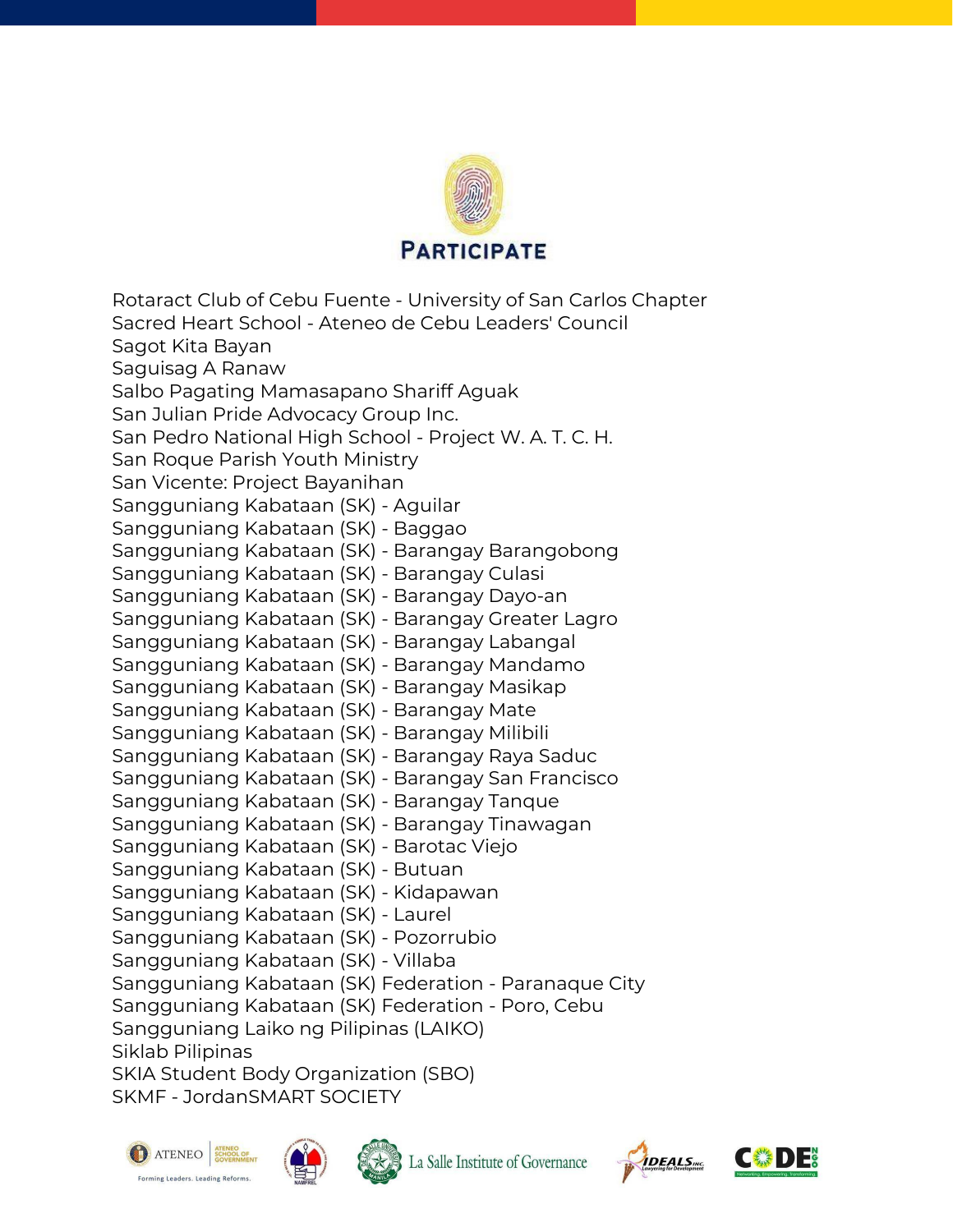

Society of Youth Organization - San Jose Del Monte, Bulacan Chapter SOHEILA Sokah Bulan Basketball Associations SoulPH SPE - Batangas State University Saints Peter & Paul Vicariate Youth Ministry Student Alliance for a Christian and Real Education under Democracy Student Parliament Suara Kalilintad Association Inc. Sulu Youth Peace Volunteers Super Lumba Support Values Group Supreme Student Council - Dumarao Supreme Student Council - Manila College Student Council Supreme Student Council - Pontevedra Supreme Student Council - Sigma Supreme Student Council - Zamboanga City Supreme Student Government - Lambunao National High School Supreme Student Government - Mandaue City Supreme Student Government - MSU Supreme Student Government - San Lorenzo Ruiz Senior High School Supreme Student Government - Sinagtala Suwala Kamakanakan Peer Advocates Tabang Sikad Tagum SDG Youth Action Force Tapocan Youth for Innovations Tatak Botante Tau - Social Peace Advocate of Real Tawi-Tawians Active Network Taumbayan Project TC Sparks Philippines Organisation, Inc. Team Albay Youth Organizations (TAYO) Inc. Technical-Vocational-Livelihood (TVL) Ten Accomplished Youth Organizations (TAYO) The Current — Official Student Media of City of Malabon University The League of Political Science The Student Power Party

The Ten Outstanding Women in The Nation's Service (TOWNS Foundation)









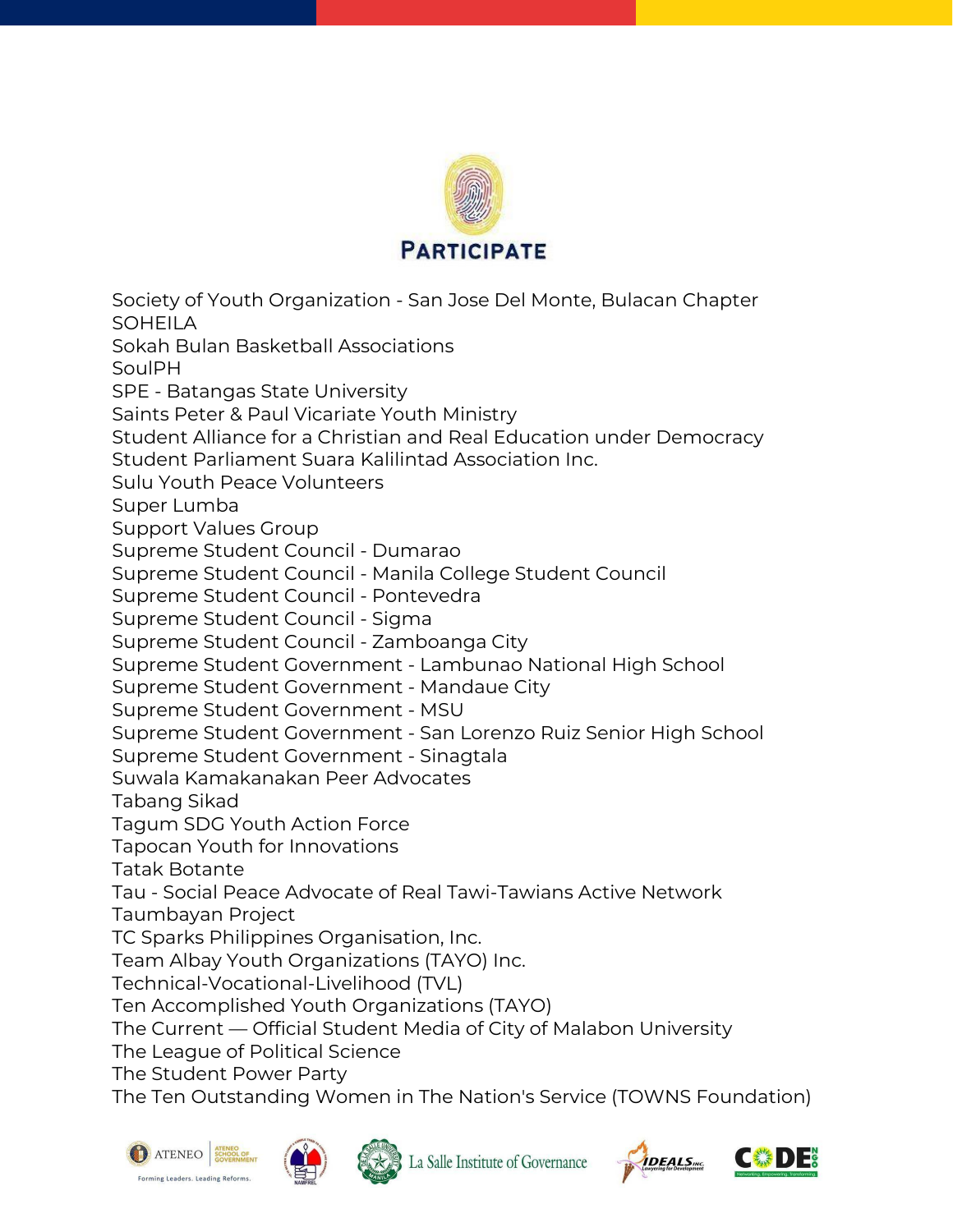

Tipo-Tipo Tongtambisan Youth Organization Trece Martires City College, Guild of English Majors UCC Political Science Department Ugop Ko Masa Ugyon Youth Visionaries Ukhuwwatu Al-Muslimah Linashri Ad-Da'wah wa Al-Islam (UMLADI) Union of Progressive Students United Bangsamoro Youth Organization United Group of Active Youth Association United Indigenous Peoples Youth Organization United Voices for Peace Network (UVPN) United Youth Action Group Datu Paglas United Youth Development Association United Youth for Peace and Development (UNYPAD coastal) University of Makati - College of Business and Financial Science Student Council UP Capizeno UP Paralegal Volunteers Organization USAD - Ateneo de Zamboanga University USAID - Antipolo UST AMV ASSET - Alliance for Student Service, Equity, and Truth USTP CDO Alumni Association UTOPIA - Society of BA Political Science Voice of the Youth for Social Transformation (VYST) Vote Pilipinas We Care Organization We the Youth Vote Western Visayas Network of Social Development NGOs, Inc. (WEVNET) WeTheFuturePH Women of War - Youth Sector Women's Business Council Philippines, Inc. (WomenBizPH) WVSU-3S' SOCIETY YOUActive YOUActive Barotac Viejo Young Centrists Union Young Visionaries of Basilan